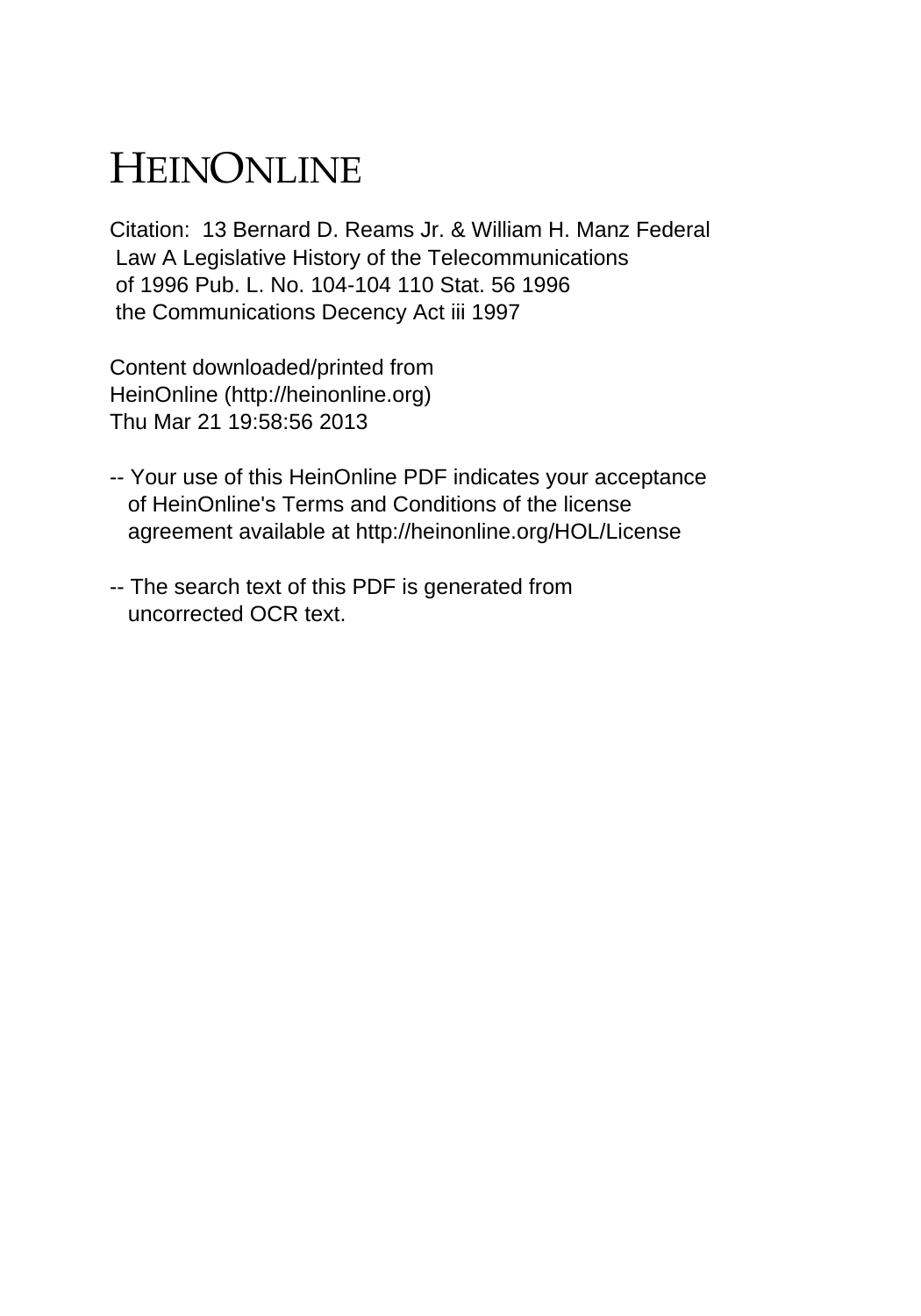## **SUMMARY TABLE OF CONTENTS**

| Master Table of Documents Vol. 1                                                                                                                                                                                                                                                                                                                                                                                                                                                    |
|-------------------------------------------------------------------------------------------------------------------------------------------------------------------------------------------------------------------------------------------------------------------------------------------------------------------------------------------------------------------------------------------------------------------------------------------------------------------------------------|
| Selected Bibliography $\ldots \ldots \ldots \ldots \ldots \ldots \ldots$ Vol. 1                                                                                                                                                                                                                                                                                                                                                                                                     |
| Section I: Law as Enacted $\ldots \ldots \ldots \ldots$ Vol. 1 (Doc. No. 1)                                                                                                                                                                                                                                                                                                                                                                                                         |
| Section II: Reports on the Law $\dots$ . Vol. 1 (Doc. Nos. 2 - 6)                                                                                                                                                                                                                                                                                                                                                                                                                   |
| Section III: Hearings on the Law $\ldots$ . Vol. 2 (Doc. Nos. 7 - 9)                                                                                                                                                                                                                                                                                                                                                                                                                |
| Section IV: Congressional Record Vol. 3 (Doc. Nos. 10 - 87)                                                                                                                                                                                                                                                                                                                                                                                                                         |
| Section V: Presidential and Vice<br>Presidential Statements Vol. 3 (Doc. Nos. 88 - 95)                                                                                                                                                                                                                                                                                                                                                                                              |
| Section VI: Past Bill Versions Vol. 4 (Doc. Nos. 96 - 101)                                                                                                                                                                                                                                                                                                                                                                                                                          |
| Section VII: Related Bills $\ldots$ . Vol. 5 (Doc. Nos. 102 - 115)<br>Vol. 6 (Doc. Nos. 116 - 120)                                                                                                                                                                                                                                                                                                                                                                                  |
| Section VIII: Congressional Record -<br>Related Bills Vol. 6 (Doc. Nos. 121 - 162)                                                                                                                                                                                                                                                                                                                                                                                                  |
| Section IX: Past Reports $\ldots$ Vol. 7 (Doc. Nos. 163 - 170)                                                                                                                                                                                                                                                                                                                                                                                                                      |
| Section X: Past Hearings $\ldots$ . $\ldots$ Vol. 8 (Doc. Nos. 171 - 172)<br>Vol. 9 (Doc. No. 173)<br>Vol. 10 (Doc. No. 174)<br>Vol. 11 (Doc. No. 175)<br>Vol. 12 (Doc. Nos. 176 - 177)<br>Vol. 13 (Doc. Nos. 178 - 179)<br>Vol. 14 (Doc. No. 180)<br>Vol. 15 (Doc. Nos. 181 - 184)<br>Vol. 16 (Doc. No. 185)<br>Vol. 17 (Doc. No. 186)<br>Vol. 18 (Doc. Nos. 187 - 188(A&B))<br>Vol. 19 (Doc. Nos. 188(C) - 189)<br>Vol. 20 (Doc. Nos. 190 - 191)<br>Vol. 21 (Doc. Nos. 192 - 201) |
| $\ldots$ Vol. 21 (Doc. No. 202)<br>Section XI: Final Report                                                                                                                                                                                                                                                                                                                                                                                                                         |